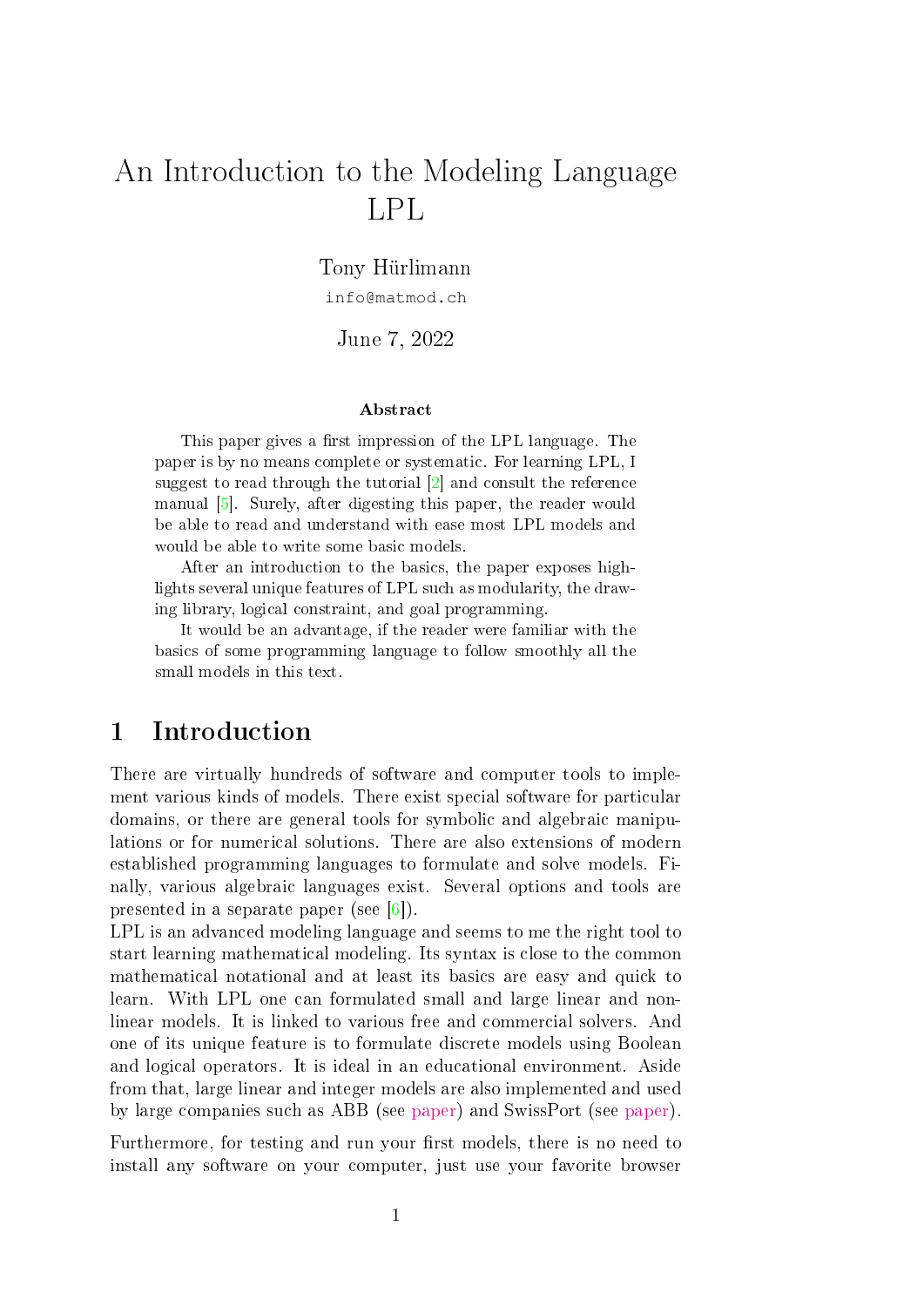to start modeling. Later on, when you need serious error handling and interactivity in model building, an academic version of the LPL software can be downloaded for free and is installed in no time. It is shown later on in this paper.

Learning the basics of LPL is no wasted time. The knowledge is also useful to switch to other, and for your application more appropriate software or tools. So let's start!

#### 2 The Basics

Here is a small model to be implemented in LPL: A Simple Model

max  $300x + 200y$ subject to  $5x + 5y \leq 350$  $6x + 2y \leq 300$ 

The implementation in LPL of this model is straightforward:

```
model firstModel;
  variable x; y;
  constraint C: 5*x + 5*y \leq 350;D: 6*x + 2*y \leq 300;maximize Obj: 300*x + 200*y;
  Writep(x, y);
end
```
- 1. Every model begin with the keyword **model** followed by an identifier and a semicolon and ends with keyword **end**.
- 2. The LPL model consists of five declarations and a statement.
- 3. Two variable declaration with the name x and y begin with keyword **variable**. If the same declaration repeats, the keyword can be dropped.
- 4. Two constraint declarations with name C and D followed by a colon and an expression. Note that constraints always have a name.
- 5. A maximizing declaration with name Obj also followed by a colon and an expression.
- 6. Finally, a statement, a function call Writep to print the two variables with their value.

Copy this model and paste it here: [empty](https://lpl.matmod.ch/lpl/Solver.jsp?name=/empty) (A browser opens). Then click on the button Run and Solve. A moment later, the solution of this model is displayed:  $x = 40, y = 30$ .

To formulate larger models with thousands of variables and constraints, Indexed Notation we use a notation in mathematics that is called *indexed notation*<sup>[1](#page-1-0)</sup>. The following is a linear model with  $m > 0$  constraints and  $n > 0$  variables.

<span id="page-1-0"></span><sup>&</sup>lt;sup>1</sup>If the reader is not familiar with indexed notation, study the following paper  $[3]$ .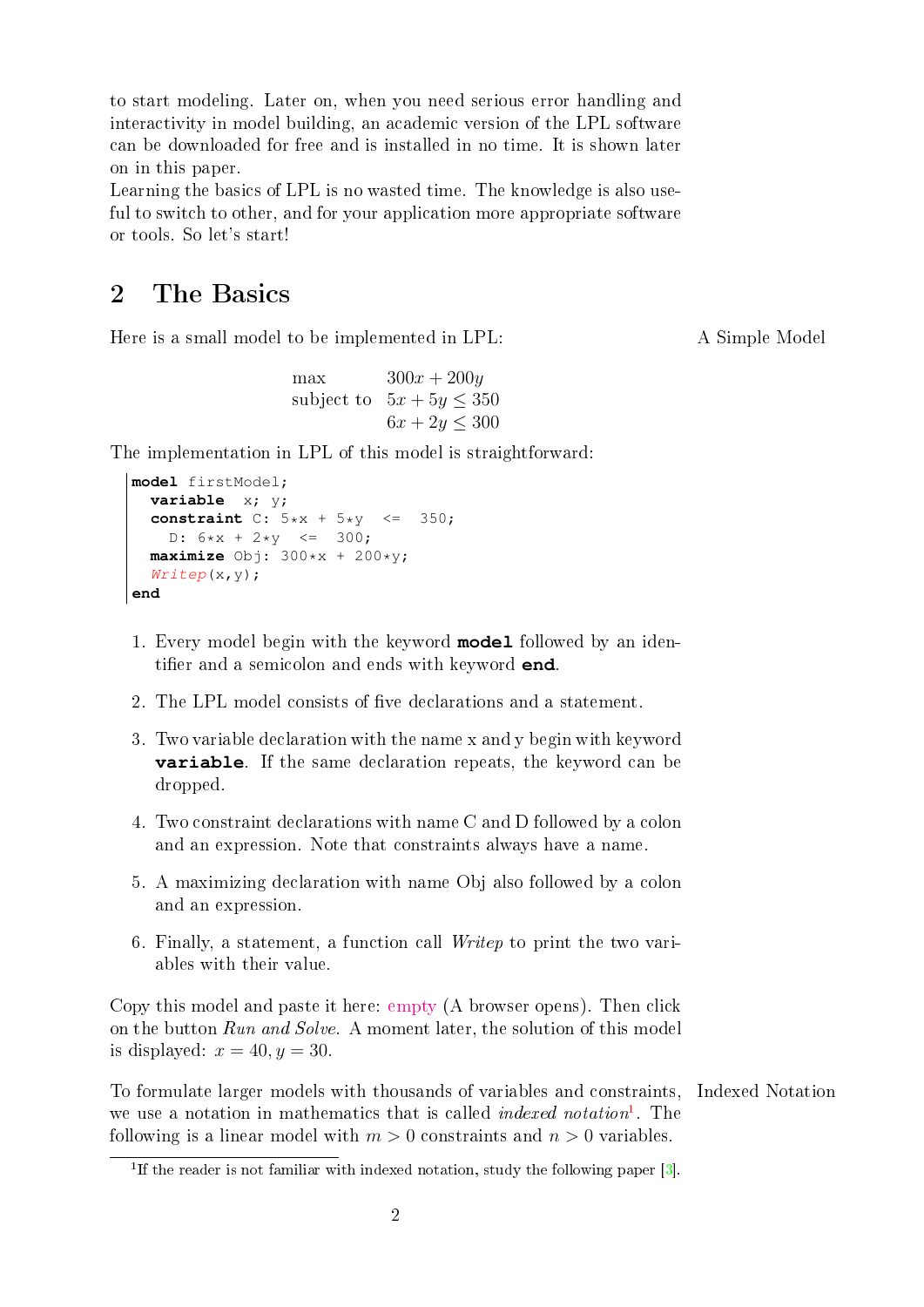$$
\begin{aligned}\n\max \qquad & \sum_{j \in J} c_j x_j \\
\text{subject to} \quad & \sum_{j \in J} a_{i,j} x_j \le b_i \\
& x_j \ge 0 \\
\text{with} \qquad & I = \{1, \dots, m\}, \quad J = \{1, \dots, n\} \quad m, n \ge 0\n\end{aligned}
$$

One of the main strength of LPL is to use the index notation. Data can be declared by parameters :

```
parameter m := 1000;
  n := 2000;
```
The keyword **parameter** starts a parameter declaration. Like variable a name follows and optional a assignment. It means that  $m$  gets a value of 1000, and  $n$  gets a value of 2000.

Sets also are a fundamental concept in larger models. LPL declares sets using the keyword **set** declaring the sets I and J in the same way as above in the mathematical notation :

```
set I := 1..m;
    J := 1...n;
```
In the parameter declaration, not only singleton data can be defined also vector data, or matrices, or higher dimensional data. The vectors  $b_i$  with  $i \in I$ ,  $c_j$  with  $j \in J$ , and the matrix  $a_{i,j}$  are declared (without assignment) :

```
parameter b{i in I};
 c{j in J};
  a{i in I, j in J};
```
These parameters can be assigned in the same way. The assignment can take place directly at the declaration or later on in a proper assignment as in :

```
a{i in I,j in J} := if(Rnd(0,1)<0.02 , Rnd(0,60));
c{j in J} := \textbf{if}(Rnd(0,1) < 0.87, Rnd(0,9));b{i in I} := \textbf{if}(Rnd(0,1) < 0.87, Rnd(10,70000));
```
The assignment is done through an expression that generates random numbers. The function if (cond , exp) returns a value defined by exp if the Boolean condition cond is true else it returns zero. (It is the same as the ternary operator  $c$  ? a : b in same programming languages as C, Java, Python, and others.) The function Rnd( $a, b$ ) returns a random number uniformly distributed between a and b. Hence, the first assignment generates first a random number between  $0$  and  $1$ , and if it is smaller than 0.02 then a second random number between 0 and 60 is generated and assigned to the matrix else 0 is assigned. This operation is repeated for all elements in I combined with all elements in J. The statement is similar to a double loop in a programming language like C (suppose myrand() returns a double between 0 and 1) :

```
double a[][]; int i,j;
for (i=0; i<m; i++) {
  for (j=0; j<n; j++) {
```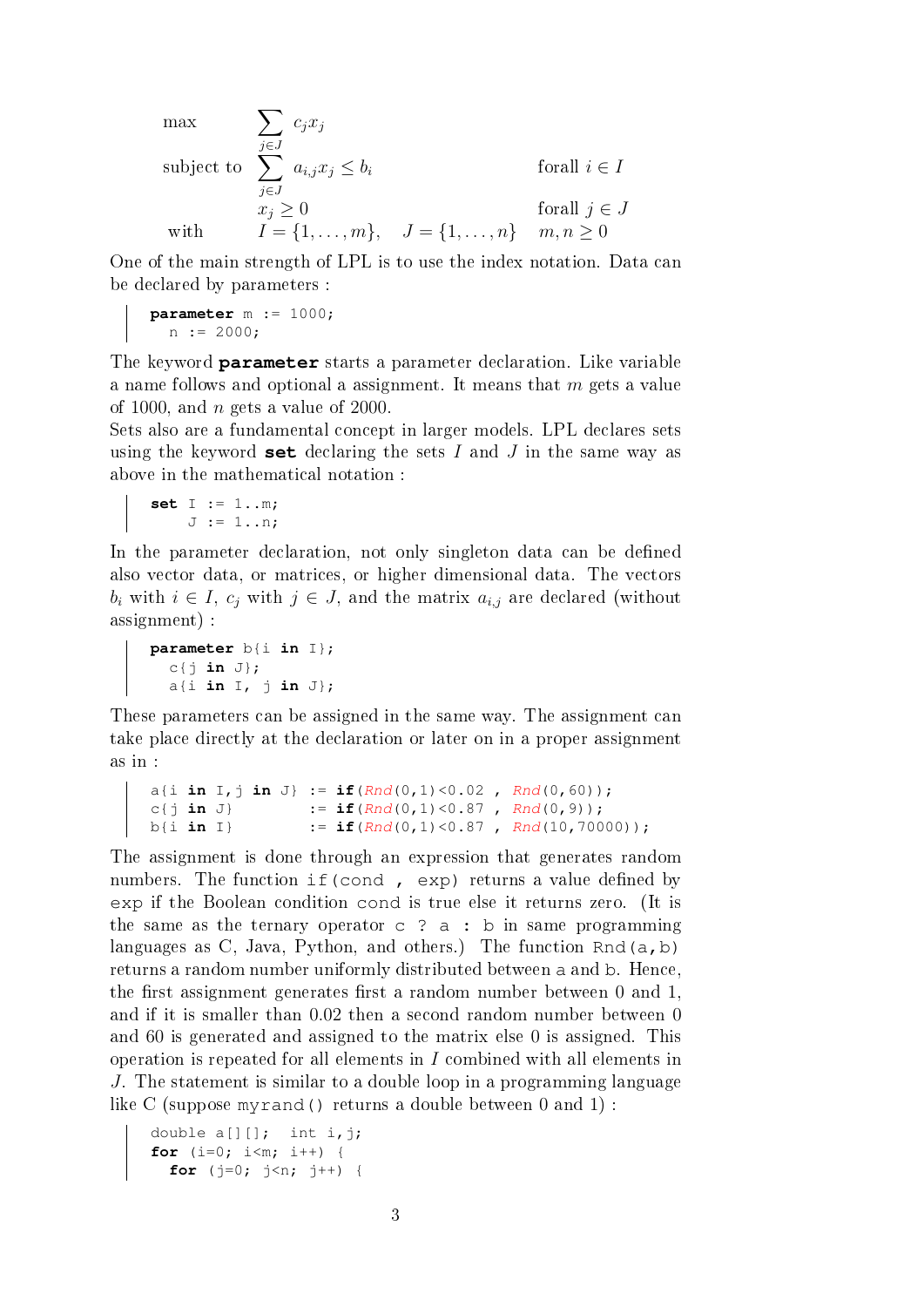```
a[i, j] = myrand() < 0.02 ? 60*myrand() : 0;}
}
```
As in the loops, the LPL statement

a{i in  $I$ ,  $\vdots$  in  $J$ } := ...

runs through the sets in lexicographical order, that is, right-most index first, left-most index last, and on each pass it assigns a random value or zero to the matrix entry.

In other words, the matrix a contains  $2\%$  of data that are different from zero. The large majority of its elements is zero. Of course, LPL only stored the non-zeroes.

A last remark about a simplied notation in LPL is notable: Although the previous notation as in  $a{i}$  in I, j in J is perfectly legal syntax in LPL, a shorter notation is preferable. In LPL set names are normally in lowercase letters and can be used as indexes too. There is generally no need to use a separate symbol for sets. So the previous declarations could also be written as:

```
set i := 1..m;
    j := 1..n;parameter a(i,j);c\{\dagger\};
    b(i);
```
In the same way as parameters, also variables  $(x \{i\})$  and constraints  $C{i}$  can be indexed to specify a vector or a higher dimensional quantity of single objects. The same indexing mechanism can also be applied to several index operators, such as  $\sum_i \ldots$  (in LPL sum{i} ...).

Now all elements are ready to formulate the general linear model with 1000 constraints and 2000 variables :

```
model largerModel;
  parameter m := 1000; n := 2000;
   set i := 1..m; <br> \vdots j := 1..n;
  parameter
     a\{i, j\} := \textbf{if}(Rnd(0,1) < 0.02, Rnd(0, 60);
     c{j} := \textbf{if}(Rnd(0,1) < 0.87, Rnd(0,9));
    b{i} := if(Rnd(0,1) < 0.87, Rnd(10,70000));
  variable x\{\dagger\};
  constraint
     C{i}: sum{j} a[i,j]*x[j] \le b[i];maximize Obj: sum{j} c[j]*x[j];
  Write('Objective_Vvalue_i = _s^87.2f_1\n n', obj);Write{j|x}('_{null}x^2-4s_{-}86.2f\n', j,x);end
```
Again, copy this model and paste it here: [empty](https://lpl.matmod.ch/lpl/Solver.jsp?name=/empty) (A browser opens). Then click on the button Run and Solve. A moment later, the solution of this model is displayed:

```
Objective Value = 77599.07
x22 = 34.64x31 = 14.46x69 = 110.61... about 85 more values ...
```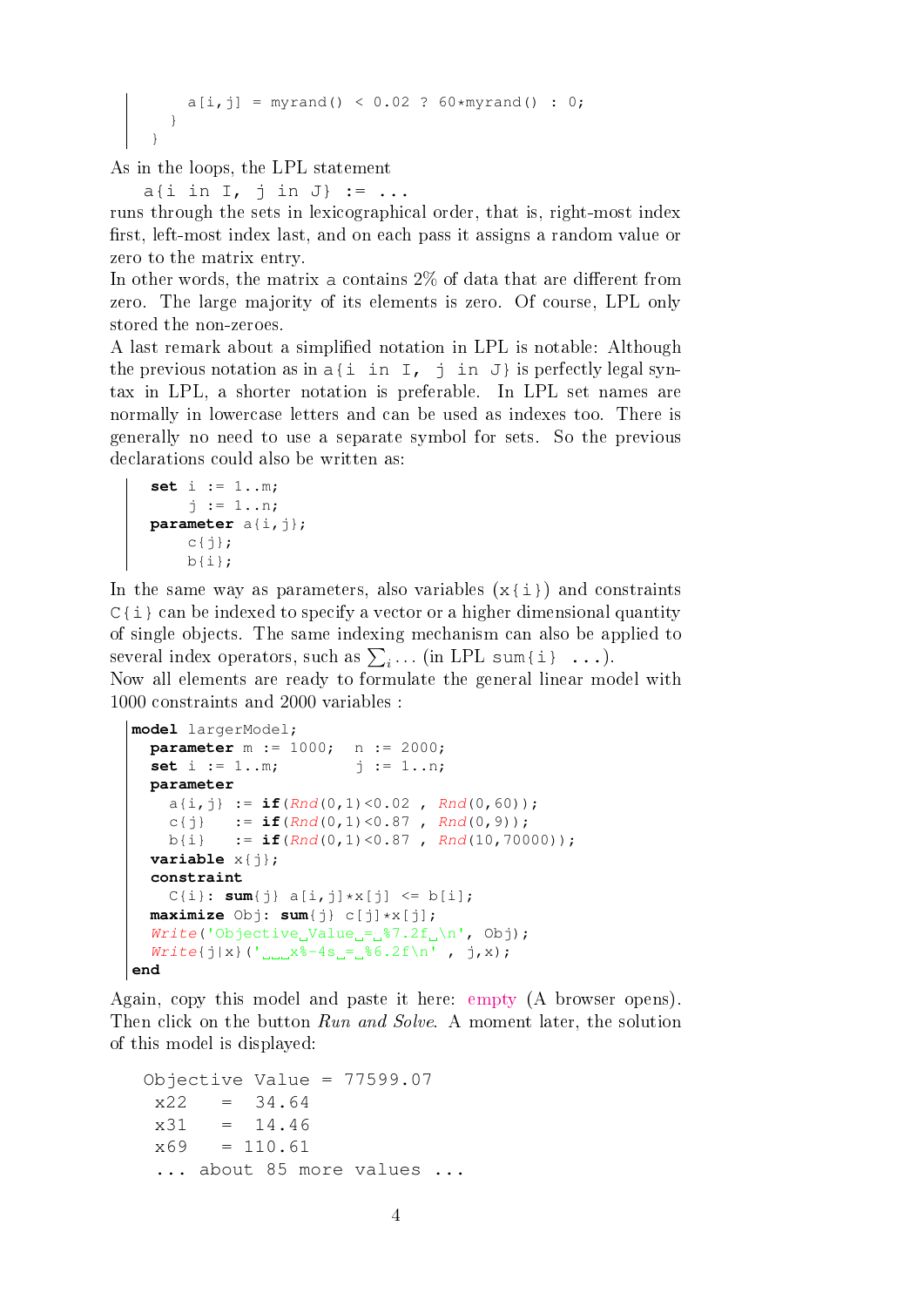About 90 variables out of the 2000 have a value different from zero. There are shown in the list.

Note that the function **Write** was used to write a formatted output of the solution. This function is a very powerful method to generate text output, sophisticated reports using the library of [FastReport,](https://www.fast-report.com/) as well as database tables or even Excel sheets. See the reference manual for more information [\[5\]](#page-8-0).

Data can also be directly added to the model. As an exercise, the simple inline data example above is written in an indexed notation:

```
model secondModel;
  set i := [1 2];
      j := [a b];parameter b{i} := [350 300];
    c{j} := [300 200];
    a[i, j] := [5 5, 6 2];variable x\{\dagger\};
  constraint C{i}: sum{j} a[i,j]*x[j] <= b[i];
  maximize Obj: sum{j} c[j]*x[j];
  Writep(x);end
```
(As before, copy this model, paste it here: [empty](https://lpl.matmod.ch/lpl/Solver.jsp?name=/empty) and run it.) Inline data tables are enclosed in [ ... ] and are evaluated and assigned before any other assignment. The elements are listed in lexicographical order. Note that set elements in this case are strings.

Another feature in LPL is repeated execution and branching in its exe- Loops and Ifs cution. The two statements for looping begin with **for** and **while** and for branching it begins with **if**. The syntax is:

```
for{setName} do
  ...statement list...
end;
while expr do
 ...statement list...
end
if expr then
 ...statement list...
else // optional part
...statement list...
end
```
The following program implements the greatest common divider of two numbers (the algorithm is quite inefficient  $-$  there are much better meth-ods<sup>[2](#page-4-0)</sup>, but it shows a loop and a branching statement):

```
model gcd;
  integer a := 1943; b := 2813;
    c := if(a<b, a, b);
```
<span id="page-4-0"></span><sup>&</sup>lt;sup>2</sup>This method loops through ALL integers  $i$  from 1 to the smaller number ( $a$  or b) and checks whether a and b is divisible by i, and if it is it retains the last found number. A better way is the Euclid algorithm.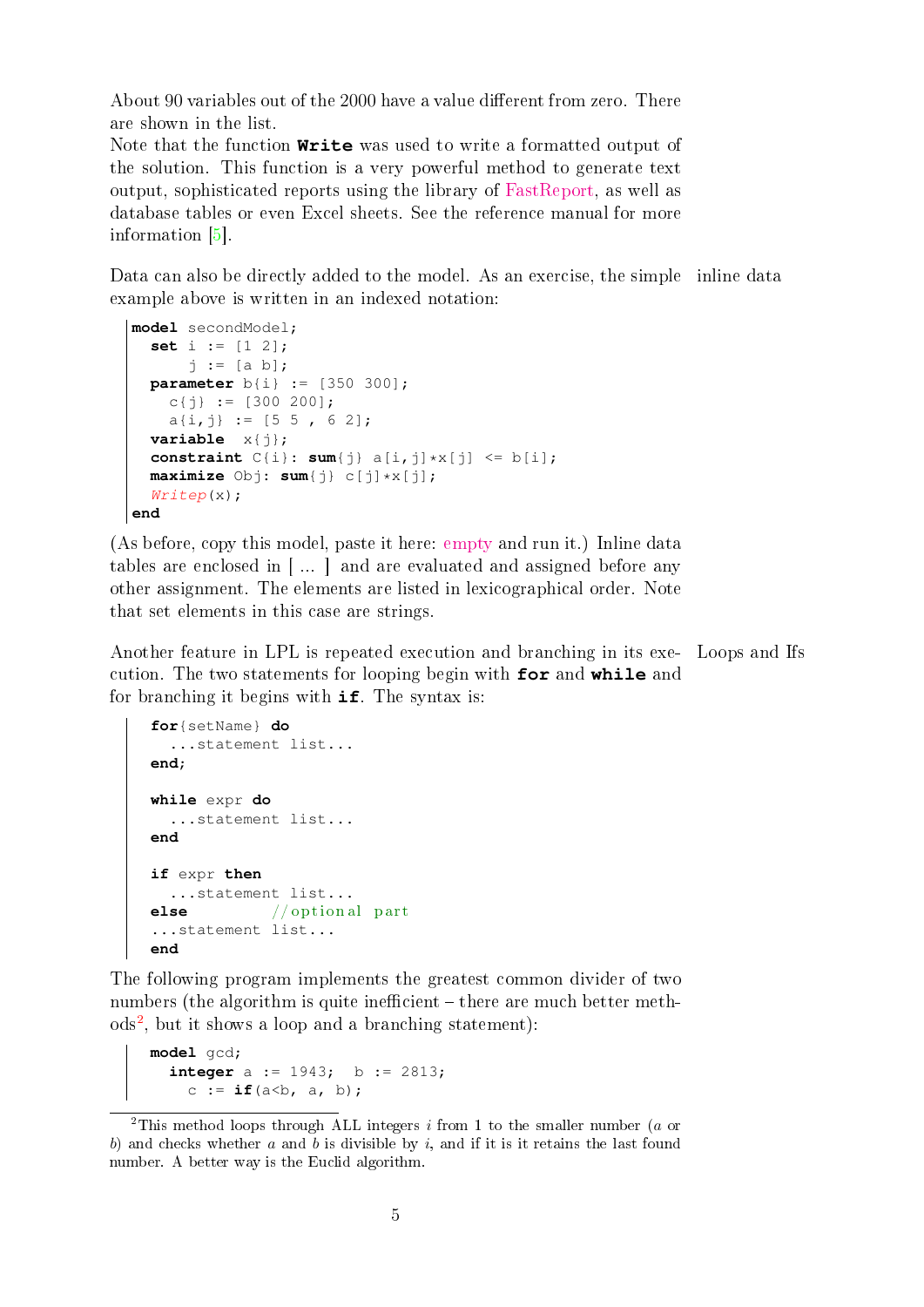```
d := 1;
  for{i in 1..c} do
    if a\i = 0 and b\i = 0 then d:=i; end
  end
  Write('The\_gcd_of _\delta d\_and \delta d\_is \delta d \n', a, b, d);end
```
(Copy this model, paste it here: [empty](https://lpl.matmod.ch/lpl/Solver.jsp?name=/empty) and run it.) Note first, that the assignment operator is := (not = like in C, Python, Java etc.) and the Boolean equal operator is  $=$  (not  $==$ ). % is the modulo operator. The keyword **integer** start a parameter declaration that is integer. It is a shortcut for **integer parameter**. **if** has two different uses: the first was already explained above and is a function. The second starts a branching statement. Finally,  $\{i \text{ in } 1..\}$ c $\}$  declare an anonymous set with a local index i.

The example shows that LPL is a complete programming language and is Turing complete, in order to be able to pre- and postprocess data before and after solving a model. However, it is far from be a modern programming language – in its actual version<sup>[3](#page-5-0)</sup>. It lacks object oriented concept; its memory is not stack-based, that is, although one can define user defined functions (see below), the function cannot be called recursively; it is interpreted and a just-in-time compiler is missing; so it is not very efficient for more many algorithmic tasks. Nevertheless, LPL does something very well: large models can be efficient and compactly formulated and ran. It links well to several commercial and free solver libraries.

## 3 Sub-models

Models can be organized into sub-models each with its own name space, and they can be distributed into several file. Let's give a small simple example that shows also how the data can be separated from a model structure by using the two linear models above (open [subModels](https://lpl.matmod.ch/lpl/Solver.jsp?name=/subModels) to run it, modify it by assigning 2 to the parameter selectData) :

```
model subModels;
  parameter selectData:=1;
  if selectData=1 then data1; else data2; end;
  set i; j;
  parameter a{i,j}; c{j}; b{i};
  variable x\{\dagger\};
  constraint C{i}: sum{j} a[i,j]*x[j] <= b[i];
  maximize Obj: sum{j} c[j]*x[j];
  Write('Objective_Value_i = _&37.2f_\\n', obj);Write{j|x}('_{max}8-4s_{i}=[86.2f\n', j,x);model data1;
    i := [1 2];j := [a b];b{i} := [350 300];
```
<span id="page-5-0"></span> $3$ My vision of a fully-fledged modeling language are exposed in another paper, see [\[7\]](#page-8-3).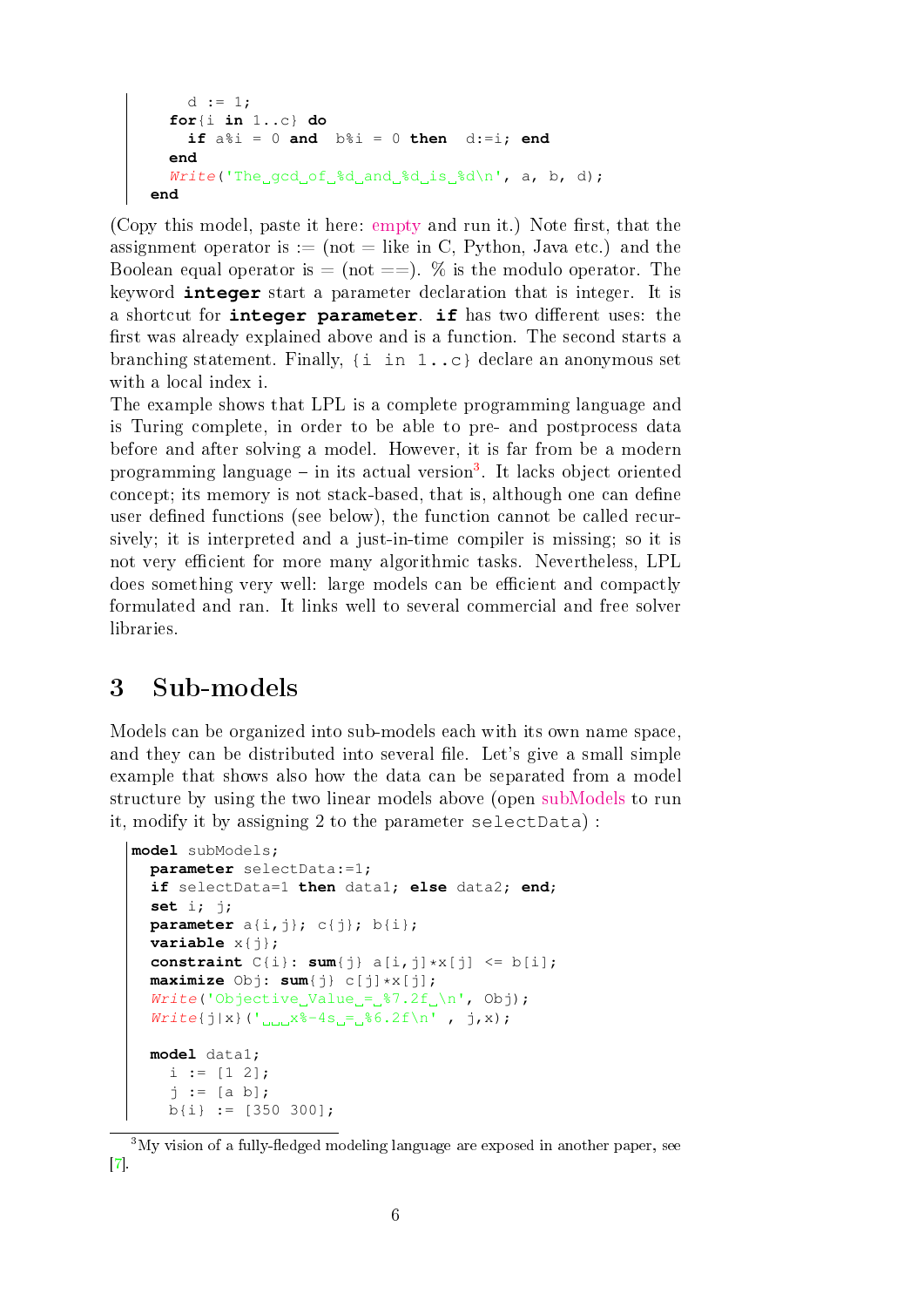```
c{j} := [300 200];
    a[i,j] := [5 5, 6 2];end;
  model data2;
    parameter m := 1000; n := 2000;;
    i := 1..m; \vdots := 1..n;
    a\{i, j\} := \textbf{if}(Rnd(0,1) < 0.02, Rnd(0, 60);
    c{j} := \textbf{if}(Rnd(0,1) < 0.87, Rnd(0,9));b{i} := \textbf{if}(Rnd(0,1) < 0.87, Rnd(10, 70000));end;
end
```
The code contains the main model subModels and two sub-models data1 and data2. Note that the main model does not contain data, only the declarations. One of the sub-model is called and ran in the from the main model, depending on the value of the parameter selectData. Note also the double semicolon in the sub-model data2. m and n are two local parameters and after their declaration follows a double semicolon. This is important in this context because it terminates the declaration with an empty statement (a semicolon, because the next  $i : = \ldots$  is not local it is an assignment to the global set.

#### 4 Drawings

Specially for the presentation of the results, figure and drawings are very helpful to understand the solution of a model. Therefore, LPL contains a small drawing library to generate an vector graph in svg format. The following model show the use of this library (open [qchess5b](https://lpl.matmod.ch/lpl/Solver.jsp?name=/qchess5b) to run the model and to see the graphic) :

```
model chess;
  set i,j := [1..8];
  integer variable x{i} [1..#i];
  constraint
    D: Alldiff(\{i\} \times [i]);
    S: Alldiff(\{i\} (x[i]+i));T: Alldiff(\{i\} (x[i]-i));solve;
  parameter X[i, j] := if(j=x[i], 1);
  Draw.Scale(50,50);
  {i,j} Draw.Rect(i,j,1,1,if((i+j)%2,0,1),0);
  {i, j|X} Draw. Circle(j+ .5, i+ .5, .3, 5);
end
```
This model implements a placement of 8 queens on a chessboard which cannot attack each other. The model shows some more interesting features:

- 1. The same set definition has two names: i and  $\dot{\uparrow}$ . This is handy because they are used for the rows and the columns on the chessboard.
- 2. The variable are declared as integer variable in the range  $[1, 8]$ . (#i is a notation for the cardinality of the set i. For example,  $x_2 = 3$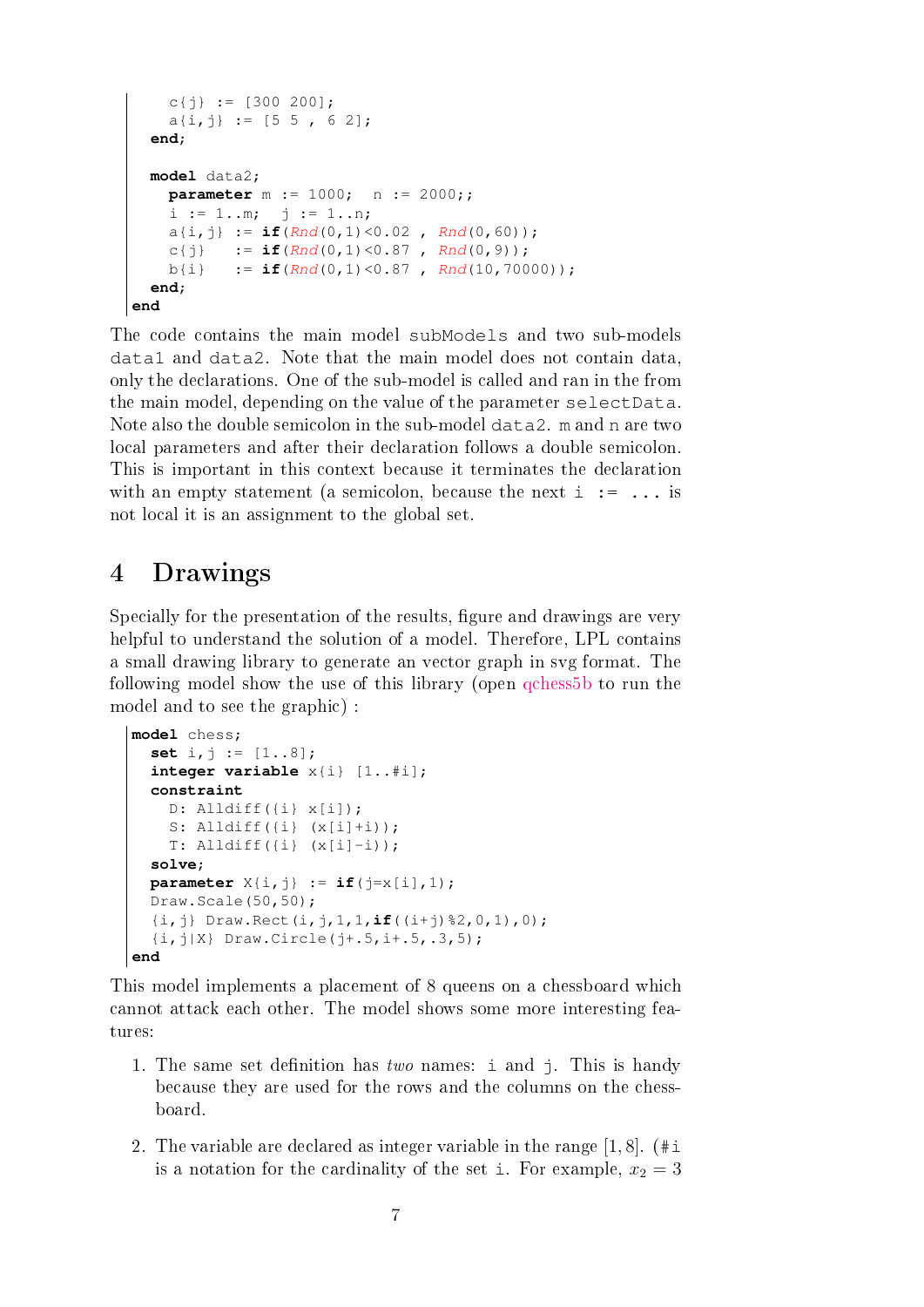means that the queen on the second row should be placed in column 3.

- 3. The constraints implements a global constraint called Alldiff meaning that all the variables must be different from each other.
- 4. The solve statement says to solve the constraints and return (any) possible solution.

After the solution has been found, a graphic is generated using the library Draw. This library contains a dozens of function such as Scale (for the  $x-y$  sizing), Rect (to draw a rectangle), Circle (to draw an circle), etc. (Note that  $\{i, j\}$  is a shortcut for  $\{i, j\}$  do ... end;). Hence,  $8 \times 8$  rectangles are drawn at position  $(i, j)$  with size  $(1, 1)$  (multiplied by 50 pixels), alternating with color black (0) and white (1) forming the chessboard grid. Then a circle is drawn on each field with color blue  $(5)$ if  $X_{i,j}$  is 1 (8 times).

#### 5 Logical and Integer Modeling

One of the unique feature of LPL is its capability to use logical operators to model constraints. A small example is given as follows (see also [logic4](https://lpl.matmod.ch/lpl/Solver.jsp?name=/logic4) for further explanation) :

```
model Logic4;
  variable x [0..10]; y [0..20];
  constraint Grey: (x \le -5 and y \le -2) or (y \le -x and y \le -6-x);
  maximize obj: x+y;
  Write('Optimum_is: (8d, 8d) \n\wedge' ' , x, y);end
```
Two variables x and y with lower bounds 0 and upper bound 10 and 20 are declared. The constraint contains arithmetic and Boolean operators defining a concave set. Besides and and or, LPL also defines additions Boolean and logical indexed operators, such as not, nand, implication, and indexed and, or atleast. For more information, see the paper [\[4\]](#page-8-4), and the reference manual [\[5\]](#page-8-0).

## 6 Conclusion

#### References

- [1] MatMod. Homepage for Learning Mathematical Modeling : <https://matmod.ch>.
- <span id="page-7-0"></span>[2] Hürlimann T. Dynamic Programming : A Case Study. [https:](https://matmod.ch/lpl/doc/tutor.pdf) [//matmod.ch/lpl/doc/tutor.pdf](https://matmod.ch/lpl/doc/tutor.pdf).